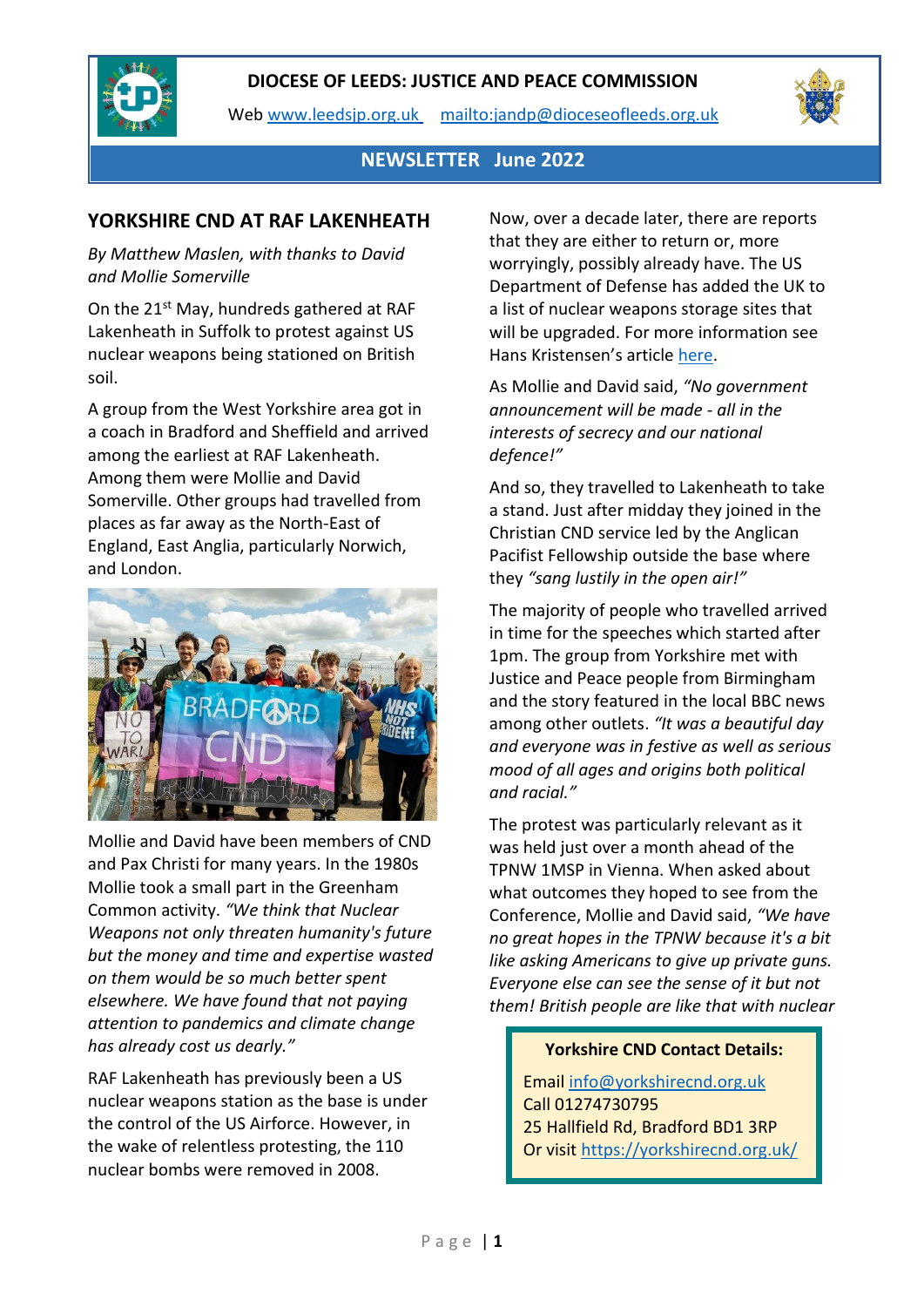

Web [www.leedsjp.org.uk](http://www.leedsjp.org.uk/) <mailto:jandp@dioceseofleeds.org.uk>



# **NEWSLETTER June 2022**

*weapons!"*

# **FINAL THOUGHTS BEFORE TPNW YOUTH 1MSP**

#### *By Matthew Maslen*

A week on from today ( $20<sup>th</sup>$  June), I will be flying to Vienna from Manchester airport for the first MSP (Meeting of State Parties) on the Treaty on the Prohibition of Nuclear Weapons.



Since April, when I last wrote about what I'd been doing in the run-up to Vienna, our pre-MSP events have been coming thick and fast!

I mentioned before that at the beginning of this journey I knew that I wanted to learn more about the impact of nuclear weapons from a non-western perspective.

Since then, we have had sessions on Nuclear Weapons and the Pacific, and Africa and Nuclear Weapons. In these sessions I learnt a huge amount from speakers who were invited to join us, as well as from other delegates to the Youth MSP.

Discussions in these two sessions brought home the colonialism that is endemic to nuclear weapons. We discussed nuclear weapons-testing in the pacific, specifically the Marshall Islands and the toxic legacy left behind. The United States used the area to test over 50 thermo-nuclear weapons

between 1946 and 1958. Local people were not evacuated from the island and were exposed to radiation. The US claimed that this was due to an unexpected shift in the wind. Yet evidence later emerged of Project 4.1 which said leaving people on the island would *"afford valuable radiation data"*. The Marshall Islanders experienced higher rates of cancer, babies had birth defects or were still born.

Project 4.1 demonstrates the hugely disturbing thinking behind nuclear weapons. The US used the Marshall Islanders as guineapigs to test the impacts of radiation. In 1956, the Director of the US Atomic Energy Agency's health and safety said: *"While it is true that these people do not live the way Westerners do, civilized people, it is nevertheless also true that these people are* 

### **Nuclear Savage: The Islands of Secret Project 4.1**

is a film about this!

*more like us than the mice."*

Learning about people's lived experiences of nuclear weapons has been eye-opening because I often feel that here in the UK nuclear war is a theoretical threat, so it's important to remind myself that there are people living with the actual consequences of nuclear weapons already.

But the programme of pre-MSP events hasn't just been about the impacts of nuclear weapons; it has also been about the practicalities of treaties and law. I have learnt the difference between different types of law (such as treaty and customary).

While I find this sort of information much harder to digest, I know that it's important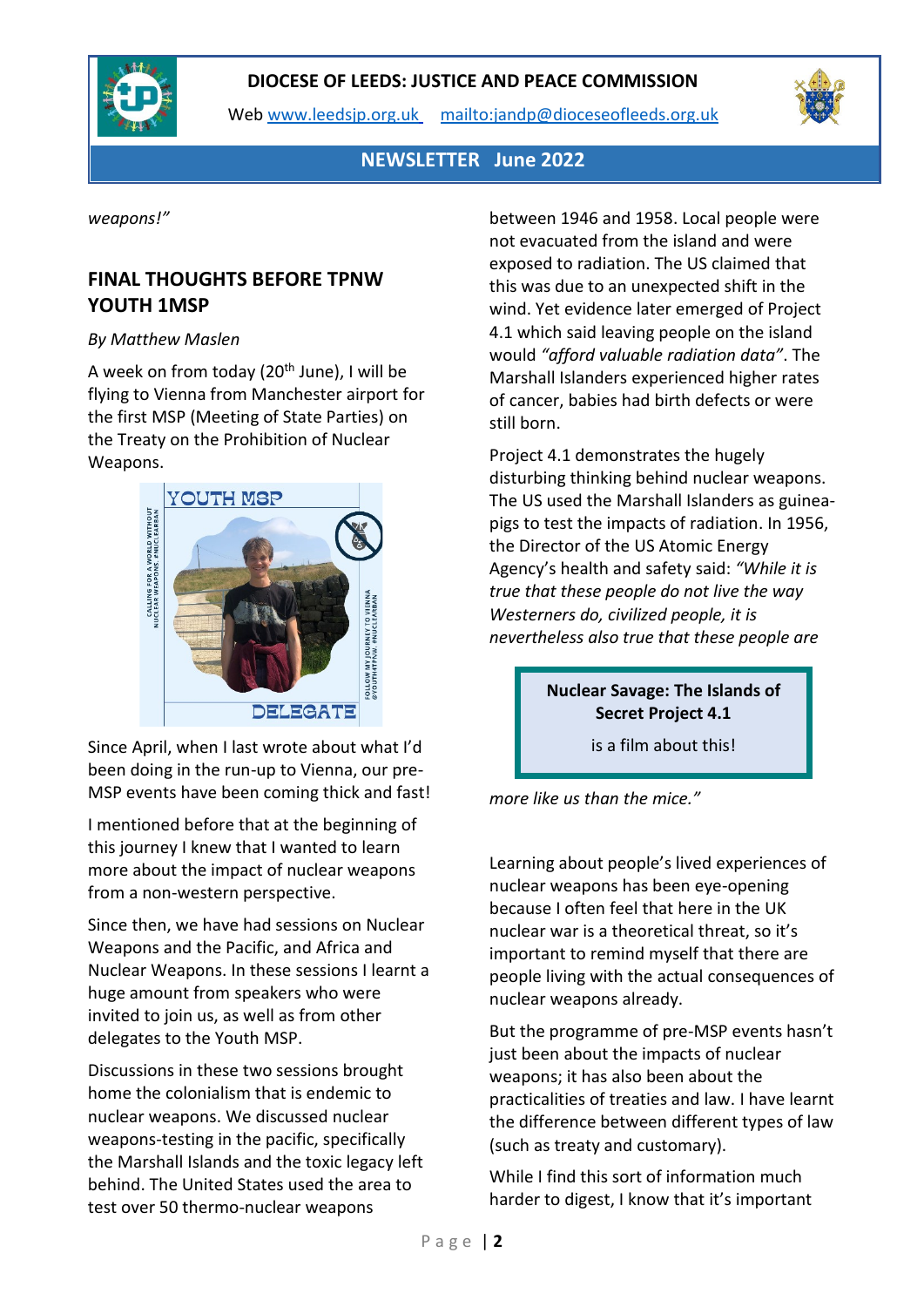



Web [www.leedsjp.org.uk](http://www.leedsjp.org.uk/) <mailto:jandp@dioceseofleeds.org.uk>



# **NEWSLETTER June 2022**

for me to understand *how* we can change things, and the processes that change will be channelled through.

During this session we focused on the additional protocols to the Geneva Convention, and it became increasingly baffling how the world is able to justify the legality of nuclear weapons when they so evidently fail to satisfy the conditions that so many countries have agreed to.

Our zoom session on this topic was only an hour so we focused on the conditions which prohibit warfare that cause:

- o indiscriminate attacks,
- o unnecessary suffering and superfluous injury,
- o widespread, long-term and severe to the environment.

For me, the most exciting thing that we've been up to has been compiling a policy document. This document presents suggestions about the role young people and future generations ought to play in the conversation. The document centres around youth education, inclusion and empowerment.

First, we were split into groups according to which area of policy we had chosen to be a part of. My group was to write about 'Education and Agency'. Since the Youth 4 TPNW delegates are from all over the world, we couldn't really meet in a café and discuss over a coffee! So instead, we made a group chat and shared a google document! Myself and five other young people found ourselves in front of a blank document that we had to transform into a policy document… but how?

I have never had an opportunity to take part in policy writing before, so this was a totally new experience. I was unsure of what a policy document really was: the format, the wording, and quite honestly, the point! Was

this an exhaustive list of everything we could change? Or a selective list of recommendations? How comprehensively did we need to justify each idea? Did we need to begin by listing everything that's wrong currently?

The rest of my group were amazingly supportive though. A couple of them had been a part of similar tasks before, mainly on the topic of climate change, so they were able to answer all my questions and provide insight into how I could contribute.

Each team had an allowance of 1500 words. We provided an overview, followed by an outline of what the current issues are relating to education and agency for youth in disarmament and non-proliferation, and then our recommendations to overcome these problems.

Our contribution was then added to the others into one final policy document, edited by the Youth 4 TPNW team. It feels amazing to have been a part of the team who have created this piece of work.

When we meet in Vienna, we will be discussing how to put it into action, discussing how that may look different in different countries and regions of the world.

Our Youth MSP Conference is being held in the Austria Centre on Tuesday 21<sup>st</sup> June. To get into the building we had to register for UN badges! The following day, we will be taking part in civil society action, marching through central Vienna.

Over the past 6 months I've learnt an enormous amount and met some incredible people. I'm so excited for this next part of the experience: the actual conference! I'd like to say a huge thank you to the SPARK Project for funding my travel so that I can attend in person!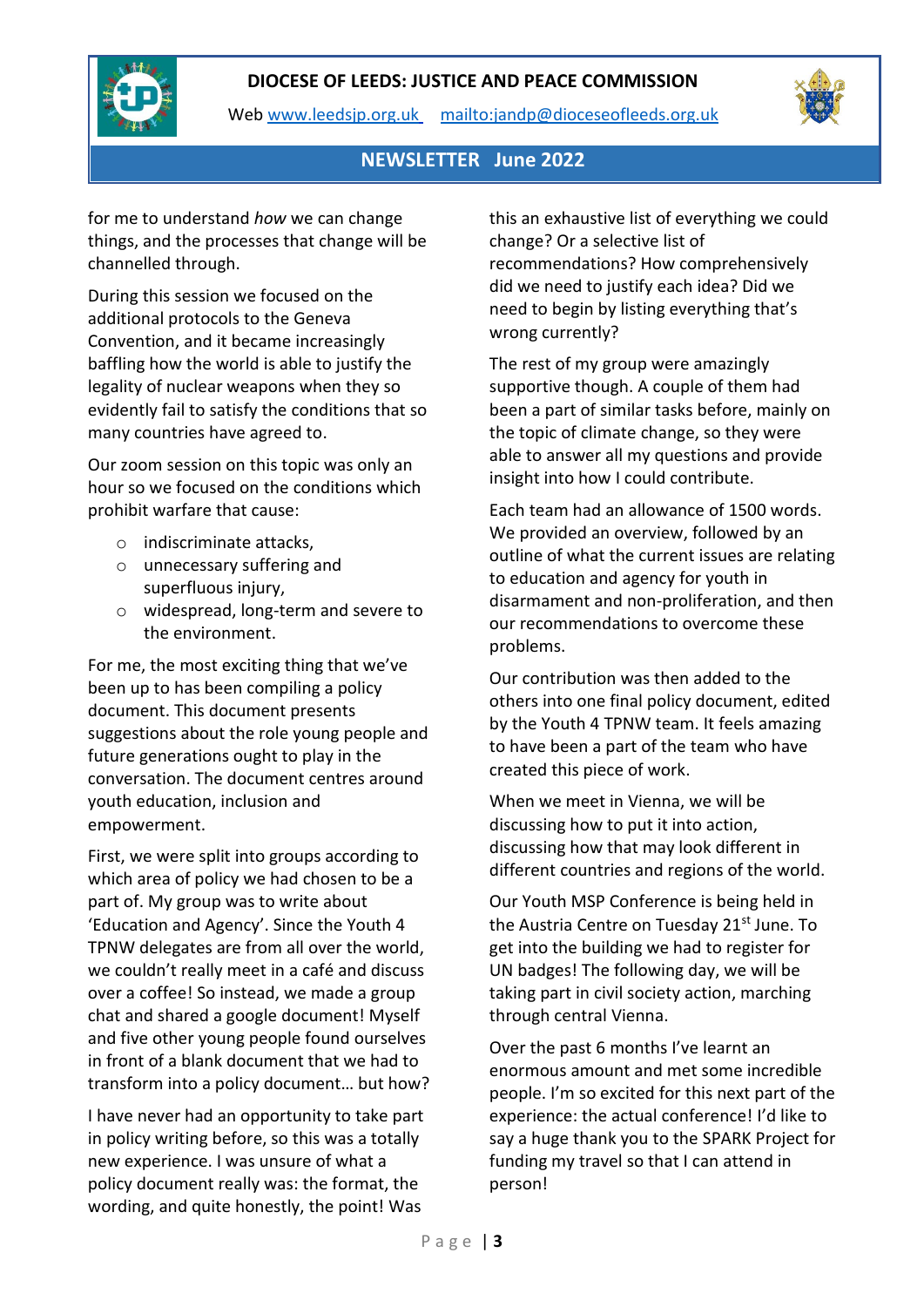

Web [www.leedsjp.org.uk](http://www.leedsjp.org.uk/) <mailto:jandp@dioceseofleeds.org.uk>



### **NEWSLETTER June 2022**

# **BRADFORD CITY OF CULTURE 2025**

### *By Liz Firth, Bradford*

I don't think I was the only Bradford resident who was left with very few nails left after the dramatic countdown to the announcement of the winners of the Capital of Culture 2025 on Tuesday 31<sup>st</sup> May.

It was an absolute delight to hear the news that we'd been awarded the title after a breath-taking bid by the local team.

*"This fantastic result is down to the ambition, belief and hard work of thousands of people across the district who were behind our bid,"*

**said Shanaz Gulzar, chair of Bradford 2025 when interviewed by the Guardian**

*"Bradford has been overlooked and underestimated for so long – it's now our time to shine."*

The hope is that Bradford will benefit in the coming years from investment and perhaps a more positive media spotlight.

Having grown up in Bradford and now bringing up my own children in the local area, it's sometimes hard to reconcile the media portrayal of the place I know with the one I have come to know through the lens of an often-critical public perception. That's not to say Bradford doesn't have its challenges. There is poverty, a lack of investment and a lack of the wide range of job opportunities you might want in your city. We are a diverse place, but I feel we suffer from a lack of opportunities for people to come out of their bubbles and get to know others who are different to them.

Despite all of that, I can't imagine living anywhere else. There is a warmth to Bradford which I don't think you find very often. I've been fortunate to work across the Bradford district with many different organisations and groups. I've seen Bradford through the eyes of families who have just arrived from war torn countries to build a new life, they see Bradford as a place of hope. I spent the Jubilee weekend with families who are newly arrived in the city at a party held at the hotel they currently live in which was hosted by the local secondary school and later at the Shabbat service at Bradford synagogue where a diverse group of us from different faiths were welcomed.

There are so many things that make Bradford unique which I hope will be shared with a wider audience as part of our Capital of Culture Year. We have the most diverse landscape and fantastic heritage. We have amazing museums, galleries, and theatres. As a trustee at the Peace Museum, I'm biased but the range of culture on offer is already immense and will only be strengthened by the award. There are multi faith trails you can join to visit the beautiful places of worship and meet members of the various faith communities. We have several literature festivals as well as so many local and central festivals and celebrations.



It's no secret that one of the strengths of Bradford's bid was the young people and how their voice was placed front and centre. Over a quarter of the population are aged under 25. This award is a gift to them, and I can't wait to see what they have to offer as the plans for the Capital of Culture year get underway.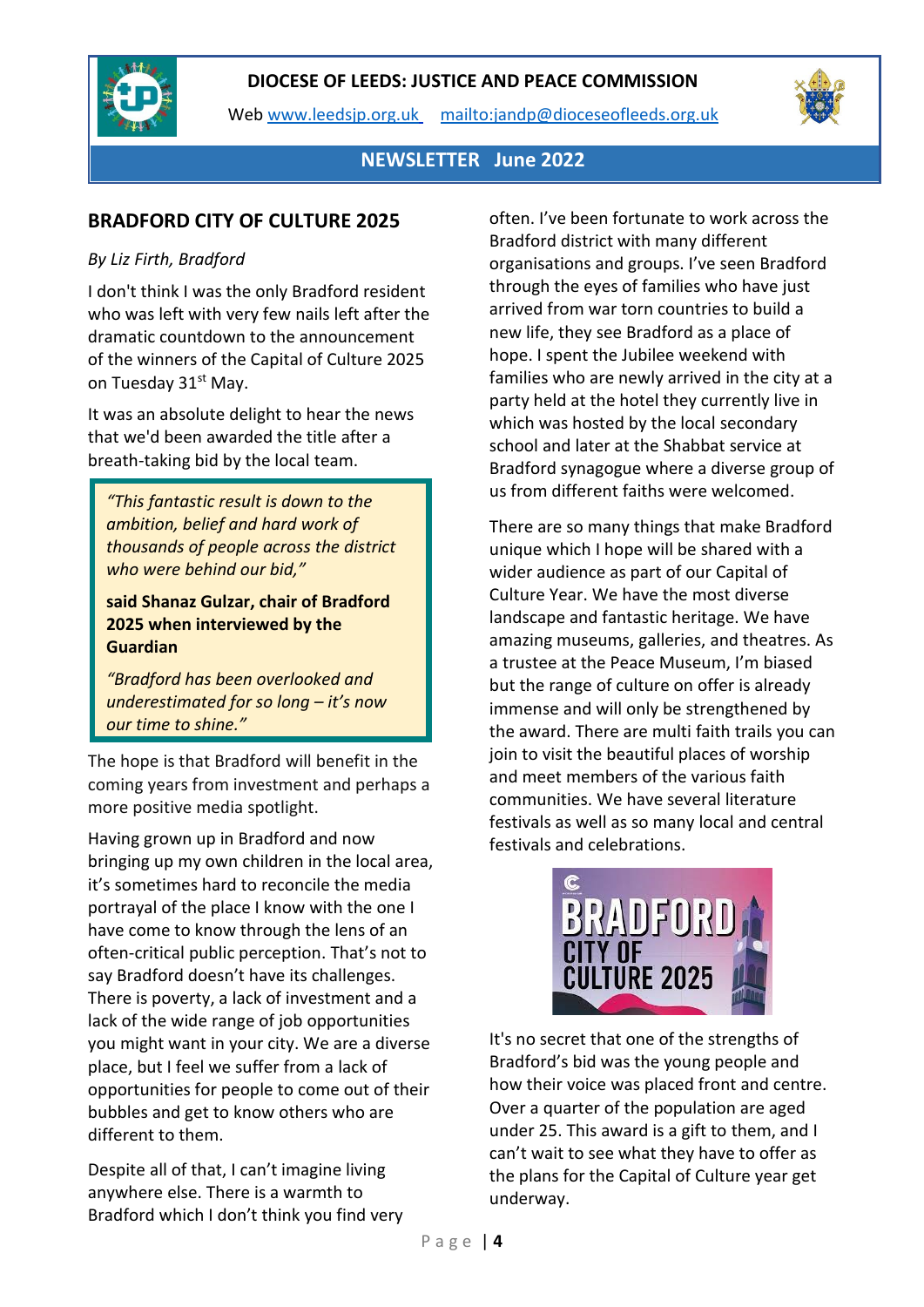

Web [www.leedsjp.org.uk](http://www.leedsjp.org.uk/) <mailto:jandp@dioceseofleeds.org.uk>



### **NEWSLETTER June 2022**

# **LGBT INCLUSION IN CATHOLIC SCHOOLS – DIVERSE EDUCATORS**

#### *By George White*

As part of Pride Month, we wanted to celebrate the ways in which the LGBT+ community is, and can be, supported by the Catholic Community. So, we reached out to George White to discuss his contribution to a new educational tool:

#### <https://www.diverseeducators.co.uk/>



I am fortunate to have been one selected as one of the contributors to the **Diverse Educators Manifesto**. The Diverse Educators' book is structured around the Equality Act. There are ten chapters, one for each of the nine Protected Characteristics (Age; Disability; Gender Reassignment; Pregnancy and Maternity; Marriage and Civil Partnership; Race; Religion and Belief; Sex; Sexual Orientation) with a tenth chapter exploring intersectionality. I wrote a contribution for the Religion and Belief category exploring how one might simultaneously protect religion and belief, gender reassignment and sexual orientation.

My piece was entitled 'LGBT Inclusion in Catholic Schools' and allowed me to discuss both pedagogy and personal experience. My experience as a Catholic and transgender teacher of Religious Education at a Catholic school is certainly very unique. For the vast overwhelming majority of the time, I've

simply been treated as a normal appointment to the job. But there have been times that we've encountered some difficulties, whether it be how to challenge transphobia from pupils or how to respond to right wing church groups who have claimed the school is in breach of Canon law because they employ me. In my day-to-day life, I experience very few negative situations as a result of being an LGBT person of faith but the small number of times that I have are scary and isolating. One of the most positive themes in my contribution to Diverse Educators Manifesto is discussing how the church has changed in its pastoral ministry of LGBT Catholics over the years. Pope Francis has commended those who work with and for the LGBT community, he has gifted funds to a transgender community in Italy and even advocated support for same sex relationships to be recognised by civil law. The official teaching of the Catholic Church – as stated in the Catechism- is to *"accept (LGBT people) them with compassion, sensitivity and respect"* and Pope Francis is showing us exactly how to do that. I hope that my story and section of the chapter inspires Catholics who are unsure how to extend a welcome to LGBT people to listen to us as Fr James Martin SJ requests in his book 'Building a Bridge' which seeks to develop how the Catholic Church and LGBT community can enter into a relationship of compassion, sensitivity and respect.

The Diverse Educators Manifesto is an outstanding collection of contributions from experts in their field. 114 people have shared something of their personal and professional experience as educators in the hope that it offers readers some practical solutions, accessible resources and a deeper understanding of the lived experiences of those protected by the Equality Act.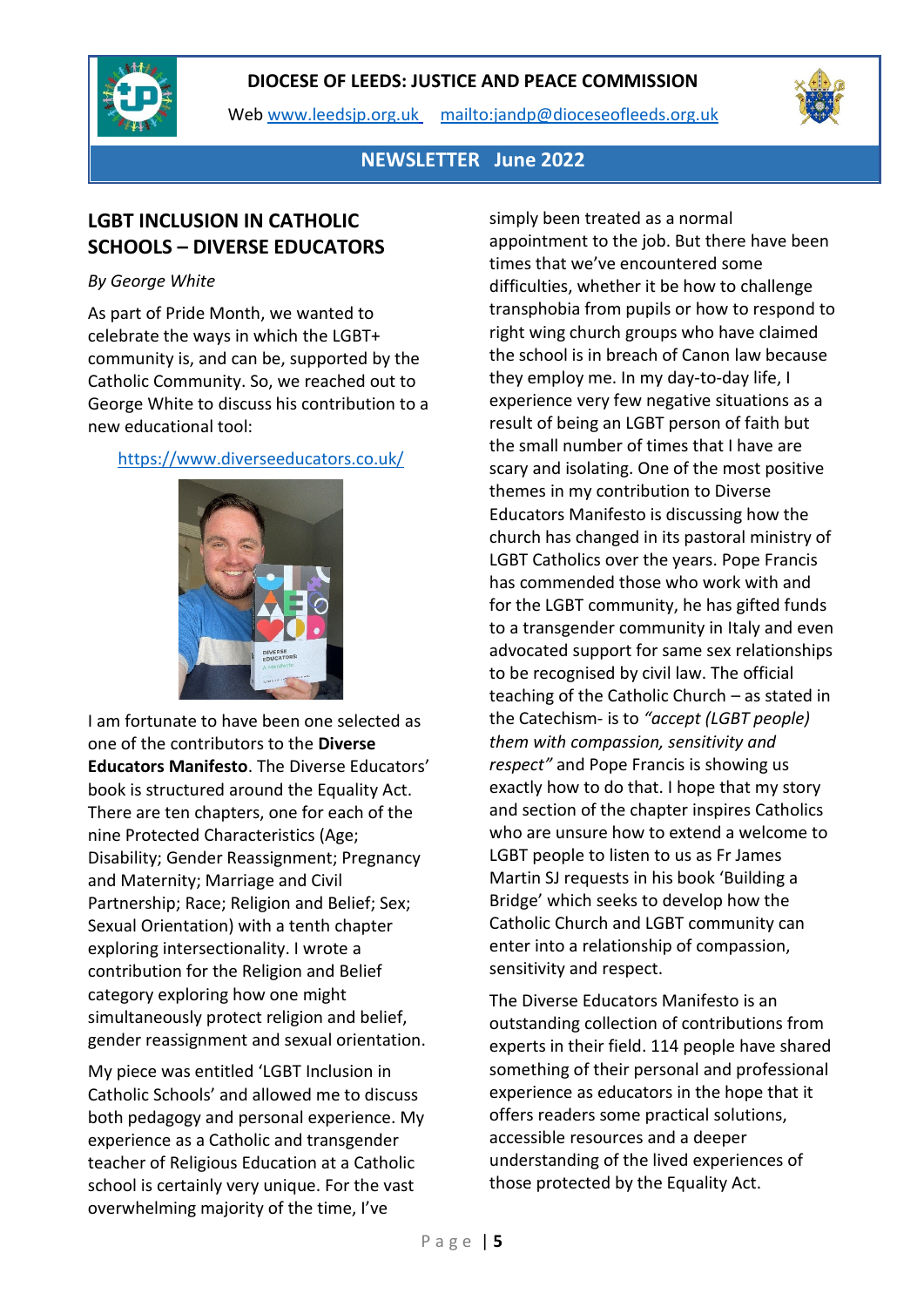

Web [www.leedsjp.org.uk](http://www.leedsjp.org.uk/) <mailto:jandp@dioceseofleeds.org.uk>



### **NEWSLETTER June 2022**

# **FIX THE FOOD SYSTEM – CAFOD'S NEW CAMPAIGN**

### *By Matthew Maslen*

CAFOD's new campaign 'Fix the Food System' begins with a simple fact: **"The global food system is broken. It doesn't work for those who work the hardest – small farmers – and it's a major driver of the climate emergency."** 



The way that we produce and consume food is wasteful, exploitative and damaging. We produce enough food to ensure that no one in the world is hungry – and yet they are. 800 million people worldwide go hungry. Even here in the UK, in January 2022, 9% of adults were experiencing food insecurity.

As part of the campaign, CAFOD has produced a fact sheet outlining some of the most concerning and important issues with our current food system:

- o Around one-third of food is lost/ *works to end global food poverty."* wasted
- o Production and transportation of food is a huge emitter of greenhouse gases and is responsible for much of the deforestation of rainforests
- o Some crops, such as soya, are used mainly for animal feed
- o Countries such as the UK are overly reliant on imported foods
- o Big corporations dominate agriculture

But the 'Fix the Food System' is not just a criticism of the way things are currently done – it's a call to action! The main change that CAFOD is hoping to see is that the agriculture business is returned to small-scale farmers. In order for us to protect local communities, and the planet, funding must be allocated to support local farmers. That's why CAFOD is calling on you to email the Foreign Secretary to fix the food system.

Click on the link to email Liz Truss: [https://action.cafod.org.uk/page/102736](https://action.cafod.org.uk/page/102736/action/1) [/action/1](https://action.cafod.org.uk/page/102736/action/1)

If you want to get involved more in the campaign, Parishes across the Diocese of Leeds have been invited to host a 7 Stations: 'Fix the Food System' activity this summer.

Local CAFOD worker for the Diocese, Bronagh, said: *"The activity works for any group size; it is ideal for between 10 – 30 people and lasts about 1 hour. There is a leader pack and prayer resources available for the activity. This is a really good way to help get more people involved in social justice in parishes and learn more about how CAFOD* 

More information about the campaign action can be found here: [Fix the Food System leader's guide for](https://eu-west-1.protection.sophos.com/?d=cafod.org.uk&u=aHR0cHM6Ly9zaG9wLmNhZm9kLm9yZy51ay9jb2xsZWN0aW9ucy9yZWNsYWltLW91ci1jb21tb24taG9tZS9wcm9kdWN0cy9maXgtdGhlLWZvb2Qtc3lzdGVtLWxlYWRlcnMtZ3VpZGU=&i=NWNmNjM5Zjk2M2EzYmMxNDI0YzEyMTc2&t=N3drVjhITW5hNno1WG92Njd2ek8yYU5GeDJMaDNod1M4Q2k2aWtMY0ZFVT0=&h=78c2ab655e8f4037a278f865a64f285e)  parishes – [CAFOD Shop](https://eu-west-1.protection.sophos.com/?d=cafod.org.uk&u=aHR0cHM6Ly9zaG9wLmNhZm9kLm9yZy51ay9jb2xsZWN0aW9ucy9yZWNsYWltLW91ci1jb21tb24taG9tZS9wcm9kdWN0cy9maXgtdGhlLWZvb2Qtc3lzdGVtLWxlYWRlcnMtZ3VpZGU=&i=NWNmNjM5Zjk2M2EzYmMxNDI0YzEyMTc2&t=N3drVjhITW5hNno1WG92Njd2ek8yYU5GeDJMaDNod1M4Q2k2aWtMY0ZFVT0=&h=78c2ab655e8f4037a278f865a64f285e)

[https://cafod.org.uk/News/Campaigning](https://cafod.org.uk/News/Campaigning-news/Food-8-things-you-didn-t-know)[news/Food-8-things-you-didn-t-know](https://cafod.org.uk/News/Campaigning-news/Food-8-things-you-didn-t-know)

Urge the Foreign Secretary to fix the food system by emailing Liz Truss: [https://action.cafod.org.uk/page/102736](https://action.cafod.org.uk/page/102736/action/1) [/action/1](https://action.cafod.org.uk/page/102736/action/1)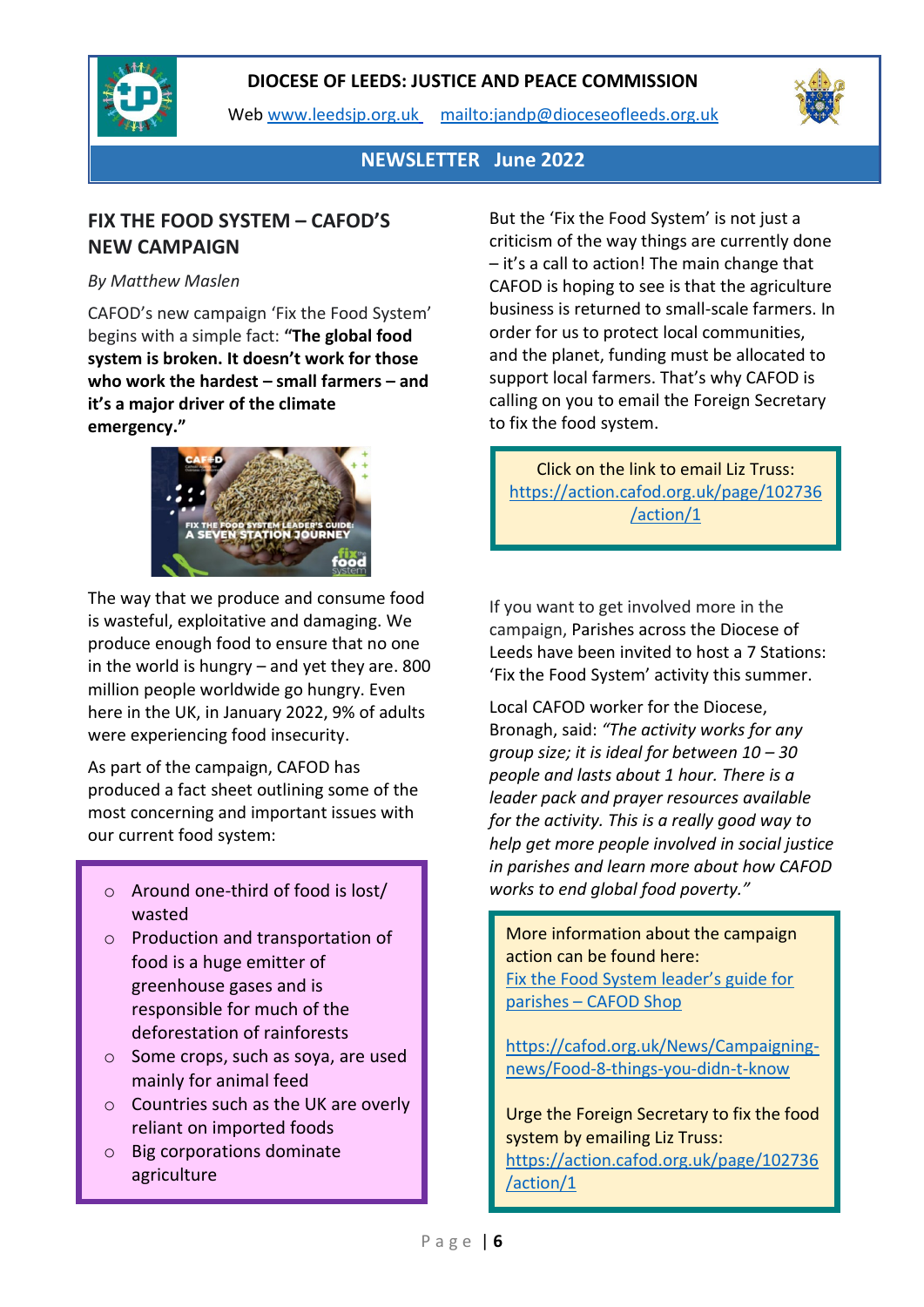

Web [www.leedsjp.org.uk](http://www.leedsjp.org.uk/) <mailto:jandp@dioceseofleeds.org.uk>



# **NEWSLETTER June 2022**

# **WHAT CAN WE DO ABOUT PALESTINE?**

#### *By Joe Burns*

This was the title of a partnership event last week with Pax Christi in the Leeds Diocese and the Leeds Palestinian Film festival. Social justice issues are often complex, and many people do not feel that they can influence unjust situations – and Palestinian injustice is a good example of this.

At the film we showed last November, as part of the Palestinian Film Festival, someone posed a question about this and the event last week was the result.

About 50 people came along to hear a range of speakers talk about the actions that they are taking. We heard speakers from Palestine Action in Bradford who, through some direct



*Adie Mormech: Manchster Palestine Action*

actions, have been instrumental in closing an arms factory in Oldham. From Leeds we heard about the 'Women in Black' group – which has featured previously in the newsletter. We also heard from the Palestinian Solidarity Campaign in Leeds and from Jenny Lynn, an Executive member of Calderdale council and Chair of Halifax Friends of Palestine.



*Jenny Lynn, Chair Halifax Friends of Palestine*

She detailed out the IHRA (International Holocaust Remembrance Association) definition of antisemitism. Many public institutions have adopted this However, some of the examples they provide of antisemitism make it difficult to criticise the actions of the state of Israel – and, in turn, this has led to attempts to censure some university academics, not to mention Labour  $MP's$ .

Carol Burns, of Pax Christi in the Leeds Diocese, chaired the meeting and stressed that social activism was a journey: we all have a responsibility towards situations of injustice. However, we also all have many other responsibilities and we must each decide what actions we are capable of supporting at any point in time. For some this might mean taking part in some direct action, for others it might just be talking about the issues with other people and raising awareness

#### **FIND OUT MORE**

Find this article in the news section of our website to download some resources produced for this meeting